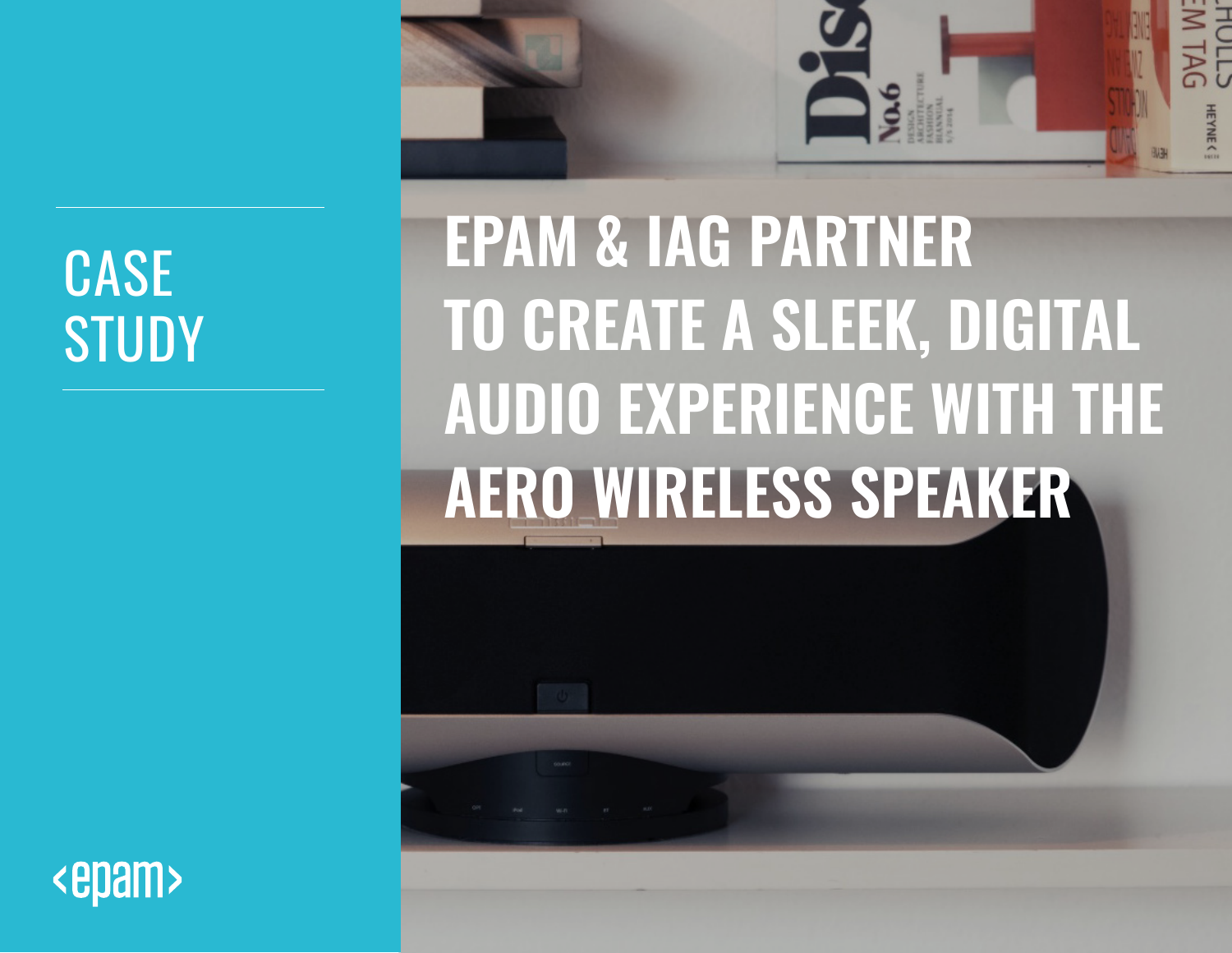### THE CHALLENGE: INNOVATE A COMPACT UNIT WITHOUT COMPROMISING ON SOUND

For a company known for its high-fidelity sound, Mission needed to ensure its wireless speaker would offer the most convenience and aesthetic appeal without sacrificing the brand's trademark sound quality. This meant a lot of hardware needed to fit into a small speaker body. Mission insisted that the design of the speaker be striking both inside and out – a radiant exterior to match a powerful high-performance interior. For this, Mission called upon EPAM's industrial design experts to figure out how to fit more sound per square inch.

#### CASE STUDY:

## EPAM & IAG PARTNER TO CREATE A SLEEK, DIGITAL AUDIO EXPERIENCE WITH THE AERO WIRELESS SPEAKER

International Audio Group (IAG), a British-Chinese company, is one of the fastest growing Audio/Visual manufacturers in the world. Founded in the 1980s, IAG quickly established itself as a pioneer in audio, producing award-winning, high-fidelity sound equipment.

When Mission, one of IAG's heritage brands, sought to transform its offering with the best, most innovative technology in product and software design, it partnered with EPAM to develop the Aero Wireless Speaker. Over the course of this process, EPAM faced two challenges: one of product development and one of brand expansion.

#### **THE SOLUTION: FROM SKETCHES & 3D RENDERS TO A SLEEK FINAL PRODUCT**

After reviewing the initial project brief, the EPAM team sketched concepts and explored form and material, as well as internal component configurations, before transitioning into 3D CAD. Models of the exterior surfaces were produced and all internal electronics were imported and integrated into CAD to prove out the design, while the mechanical engineering of each component was in process. After that, the team exported the final CAD to EPAM's rendering software to allow for the production of photorealistic renders.

As a result of the engagement, the final version of the Mission Aero Wireless Speaker features:

- Stunning 3D surround sound
- A sleek aluminum shell
- Minimalistic design leading to a single, shelf-mounted wireless unit
- Six power amplifiers with a full-range BMR speaker enclosed in each
- Sub-bass output provided by a pressure-balanced 120mm subwoofer with its own dedicated amplifier
- APTX Coding for Optimum Wireless Signal Quality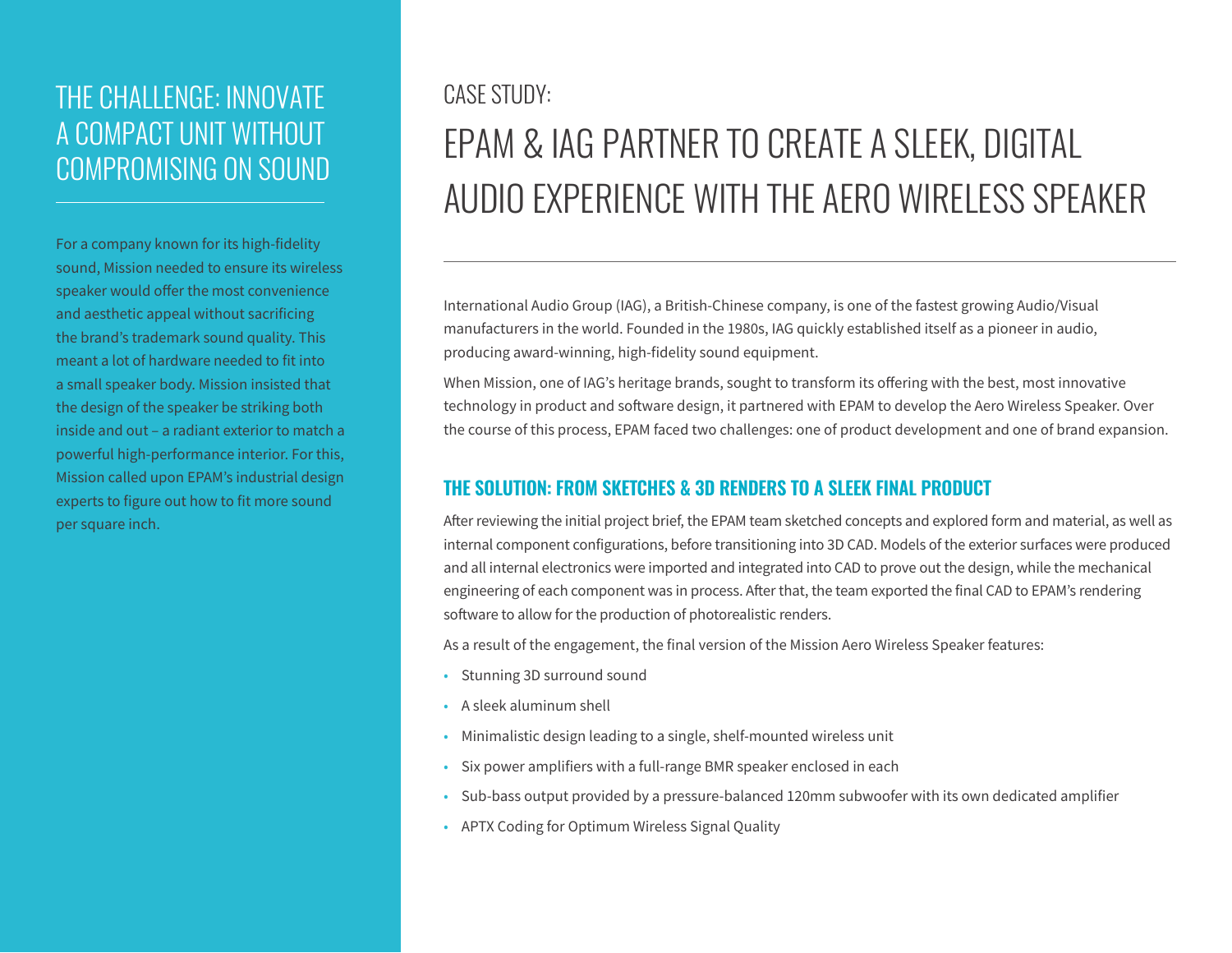### THE SOLUTION: FROM SKETCHES & 3D RENDERS TO A SLEEK FINAL PRODUCT

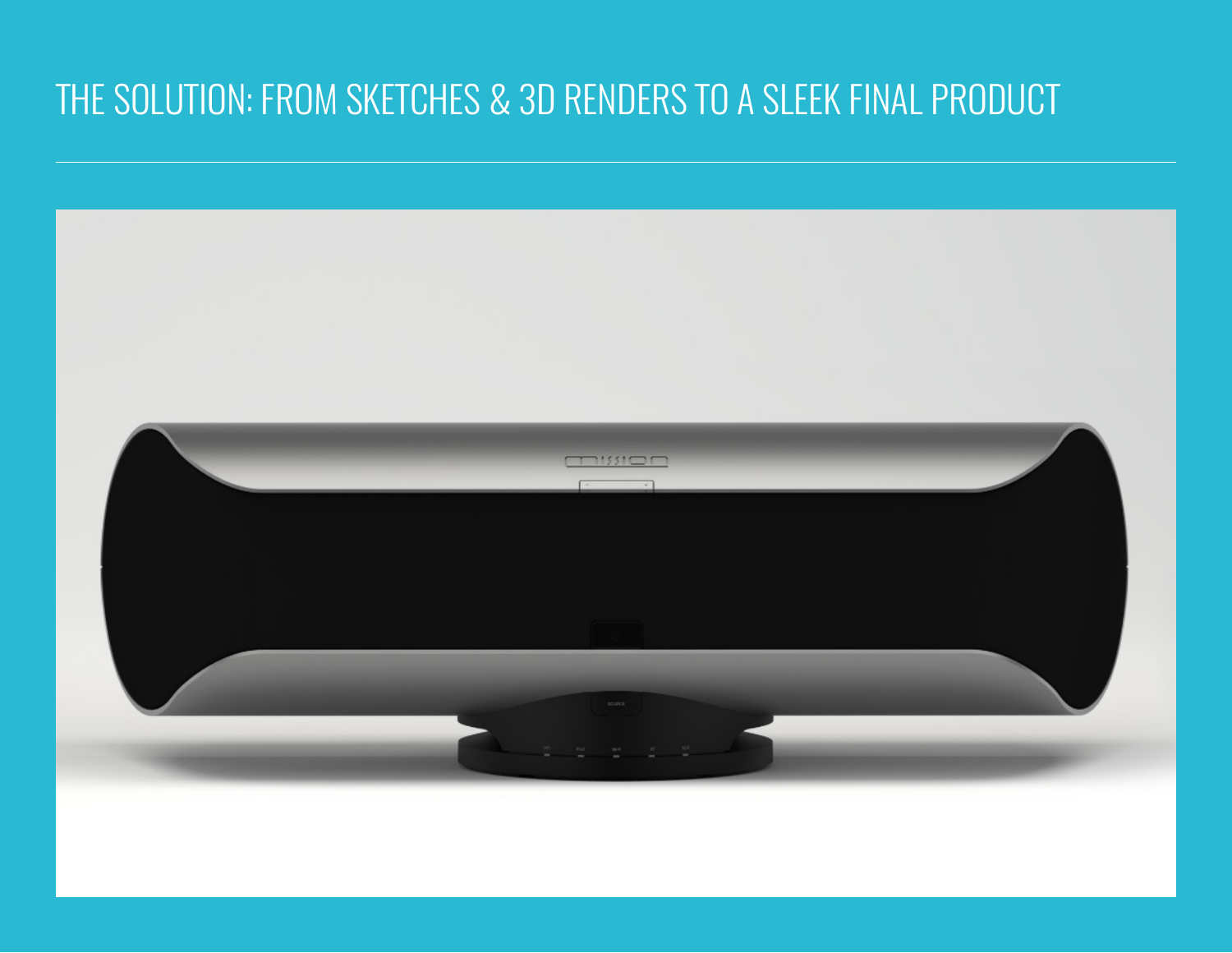

CASE STUDY:

## EPAM & IAG PARTNER TO CREATE A SLEEK, DIGITAL AUDIO EXPERIENCE WITH THE AERO WIRELESS SPEAKER

#### **THE CHALLENGE: EXPAND MISSION'S BRAND INTO THE LIFESTYLE CONSUMER MARKET**

Originally contacted only to design the brand's flagship wireless speaker, EPAM was later asked to take part in the production of additional strategy and engineering components. With over 40 years of experience, Mission had a well-cemented reputation as a quality loudspeaker brand. It wanted to use the launch of the Aero wireless speaker to appeal to a wider audience without losing its reputation for high-fidelity sound. To do this, Mission needed EPAM to create additional physical and digital assets.

#### **THE SOLUTION: EPAM DELIVERS INDUSTRIAL, SERVICE & EXPERIENCE DESIGN**

EPAM engaged in several projects geared toward the promotion of the Aero product. To contribute to the speaker's success and the expansion of the brand, it accomplished the following:

- Created a **CGI animated video** to showcase Aero's internal construction and driver configuration
- Crafted a **point-of-sale** display to portray the quality of the speaker's design and functionality and to highlight its sturdy construction and audio solutions
- Coded **a microsite** for Mission to create a distinct, immersive experience with large imagery showcasing key products
- Tailored **site** to appeal to audio enthusiasts and lifestyle consumers with beautiful imagery, tech specs, and feature specifications
- Provided **photography and art direction** to highlight robust solutions within Aero and to appeal to an aspirational lifestyle market
- Designed and developed **white-labeled streaming application** for iOS and Android platforms to allow users to easily control their music
- Released application across 4 of IAG's brands: Mission, Luxman, Quad, and AudioLab
- Engineered Mission's first pair of **high-end, on-ear headphones** to accompany speaker and appeal to the consumer market with stylish design and quality construction